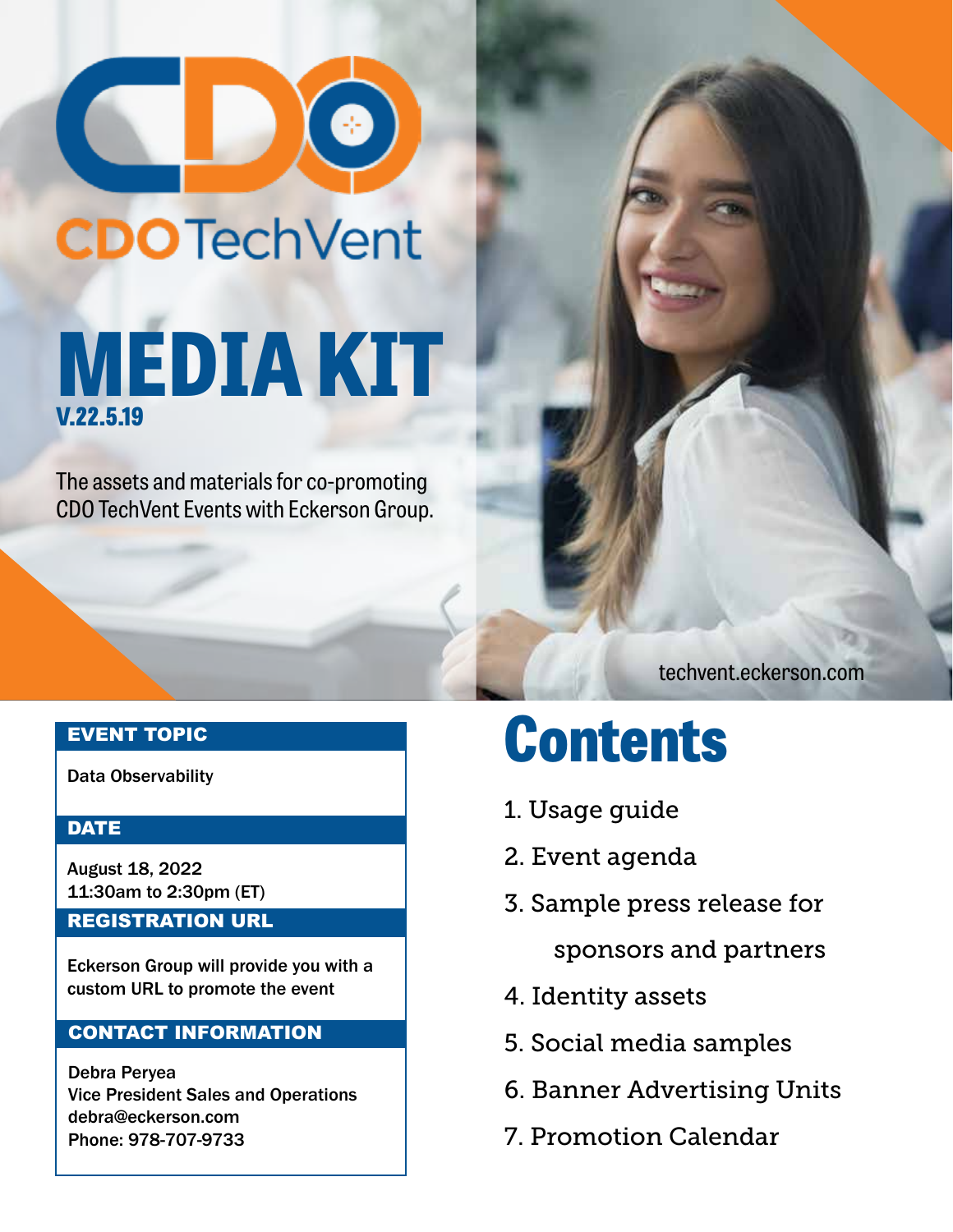## **1. Usage Guide**

### INTRODUCTION

These media materials are provided to you by Eckerson Group as an aid for co-promoting CDO TechVent events. Should you have any questions or concerns, please contact Eckerson Group and we will be happy to assist you.

Our goal is to provide you with a strong starting point for communicating the event to your organization's audiences. The aim is to create awareness of the event and to drive participation. As a new style of event, it is important to clearly communicate how CDO TechVent events aim to benefit their audience in innovative ways.

### EVENT OVERVIEW

*CDO TechVent is a new and better way for data leaders to evaluate emerging technology products. During the 3-hour virtual event, industry experts present a framework for positioning and evaluating products; leading vendors debate how to evaluate and select tools; and attendees participate in small group breakout rooms hosted by event sponsors. Outside the event, there is a virtual bakeoff where attendees view 15-minute product demos so they can compare products side-by-side before making a selection.* 

*The CDO TechVent offers a more efficent and compact way for data leaders to make astute purchasing decisions. Through lecture, debate, small group discussions, and compact, scripted product demos, the CDO TechVent helps data & analytics leaders accelerate how they evaluate and select new products and learn best practices for implmeenting them.* 

In order to communicate this message, Eckerson Group has assembled this media guide and the contents within it. Whether your marketing style is a more traditional press-oriented style or a modern, social-media driven approach - or a combination of both - we have provided a starting point.

We welcome your feedback and look forward to seeing your event promotions.

## ECKERSON GROUP CONTACT INFORMATION

Debra Peryea Vice President Sales and Operations debra@eckerson.com Phone: 978-707-9733

### Information about Eckerson Group:

### About Eckerson Group.

Eckerson Group is a global research and consulting firm that helps organizations get more value from data. Our experts think critically, write clearly, and present persuasively about data analytics. They specialize in data strategy, data architecture, self-service analytics, master data management, data governance, and data science. Organizations rely on them to demystify data and analytics and develop business-driven strategies that harness the power of data. Eckerson Group owns and operates the Industry Data Benchmarks program and Rate My Data benchmarking platform.

#### Year founded: 2014

Total webinars created: Over 50 Total webinar attendees: Over 3,000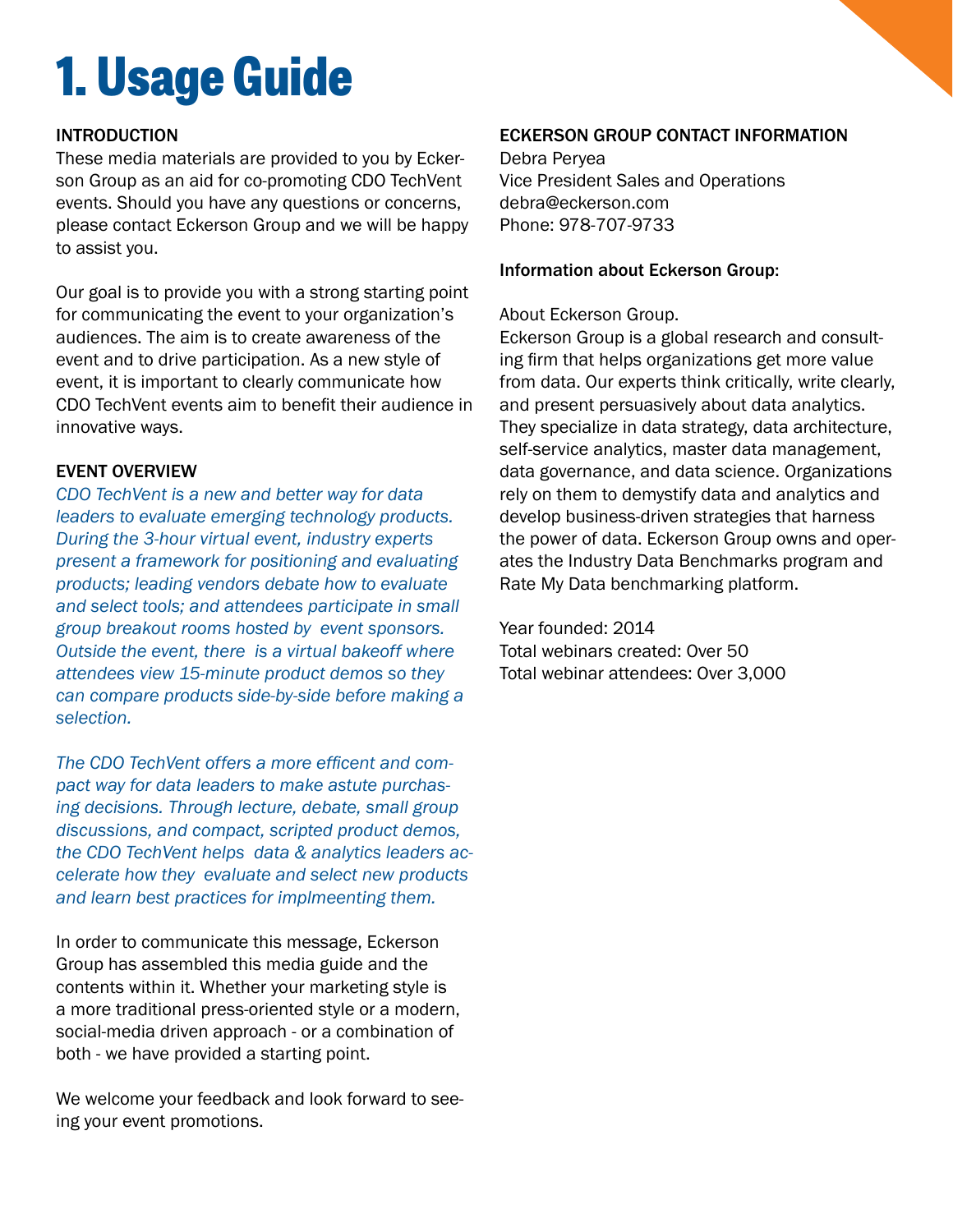## **2. Event Agenda**

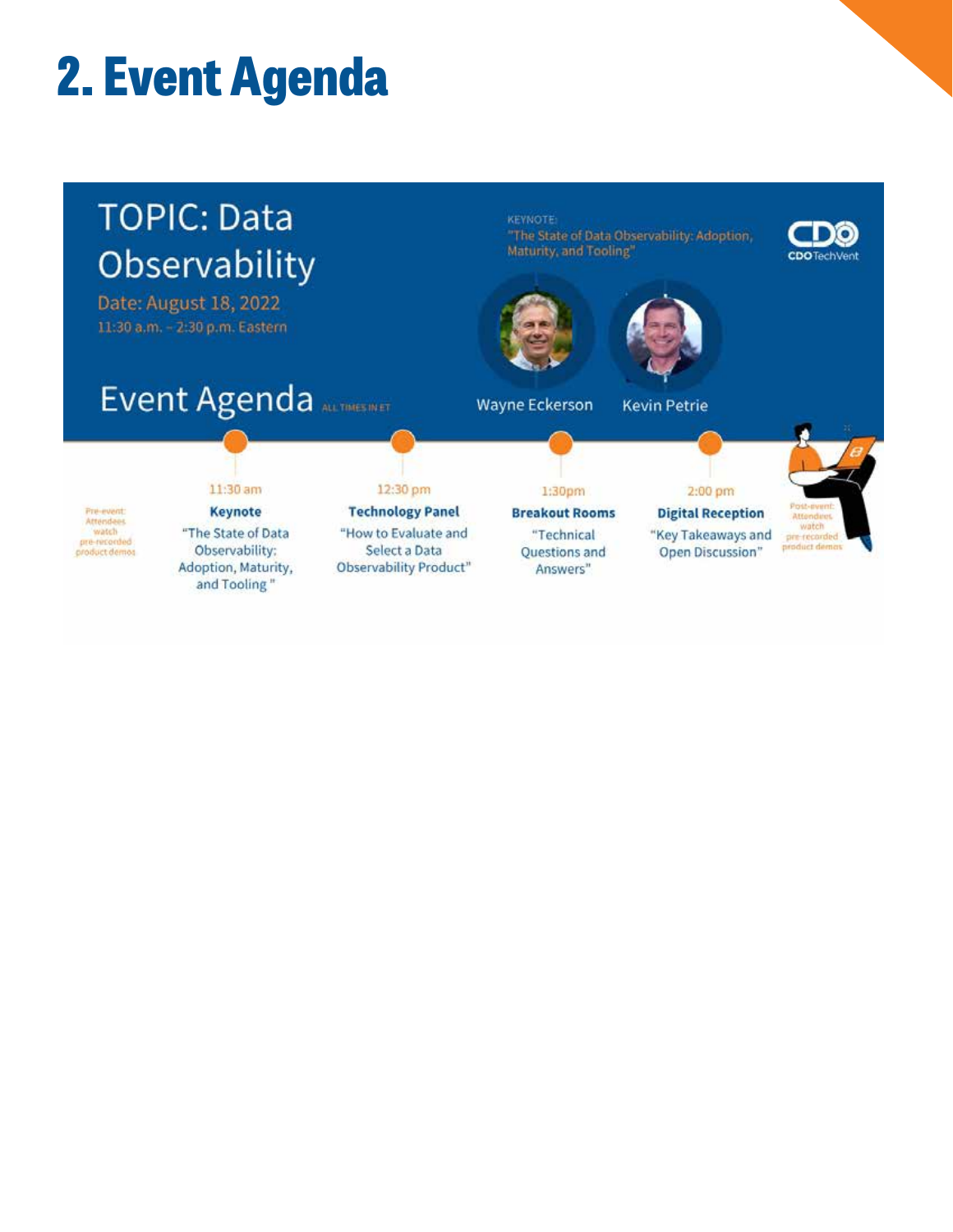## **3. Sample Press Release**

#### Data Governance Focus of Second Event in CDO TechVent Series

March 1, 202s

CONTACT: Deb Peryea - debra@eckerson.com 484-725-4320

BOSTON, MA -- On August 18, 2022 Eckerson Group and [insert your company] will host a virtual event that focuses on Data Observability.

"Exploding business demand for analytics and data-driven applications raises the need for timely, accurate data," says Wayne Eckerson, president at Eckerson Group and moderator for the event. "But an exploding supply of data makes it harder than ever for data engineering and governance teams to meet these requirements. Data observability can help by managing pipeline performance and data quality at scale."

The CDO TechVent is a half-day virtual event designed to help data leaders accelerate the process of evaluating and selecting products, and learn best practices for implementing them.

"Enterprise data leaders love the concept of data observability, but struggle to understand their options within a crowded landscape of vendor offerings," says [insert your executive name]. "We are excited to participate in this CDO TechVent because it will help data leaders and their teams define this product category as well as evaluation criteria and best practices for implementation."

Agenda. The half-day event will include the following.

- Keynote: "How to Succeed with Data Observability & Pick the Right Tools," by Kevin Petrie, Vice President of Research at Eckerson Group
- Technology panel: "How to Evaluate and Select a Data Observability Product," with executives from data observability vendors
- Breakout rooms: Small technical discussions among attendees, hosted by event sponsors
- Digital reception: Summary of key takeaways and audience Q&A

Eckerson Group hosts CDO TechVent events three times a year to help enterprises select and implement critical technologies. The first two events addressed data catalogs and data governance platforms. Stay tuned for more details.

Eckerson Group hosts CDO TechVent events three times a year on different emerging technologies. The inaugural event covered Data Catalogs. 2022 topics include data observability and data sharing. Stay tuned for more details.

#### About [insert your corporate overview]

#### About Eckerson Group

Eckerson Group is a global research, consulting, and advisory firm that helps organizations get more value from data. Our experts think critically, write clearly, and present persuasively about data analytics. They specialize in data strategy, data architecture, self-service analytics, master data management, data governance, and data science. Organizations rely on them to demystify data and analytics and develop business-driven strategies that harness the power of data. Eckerson Group owns and operates the Industry Data Benchmarks program and Rate My Data benchmarking platform.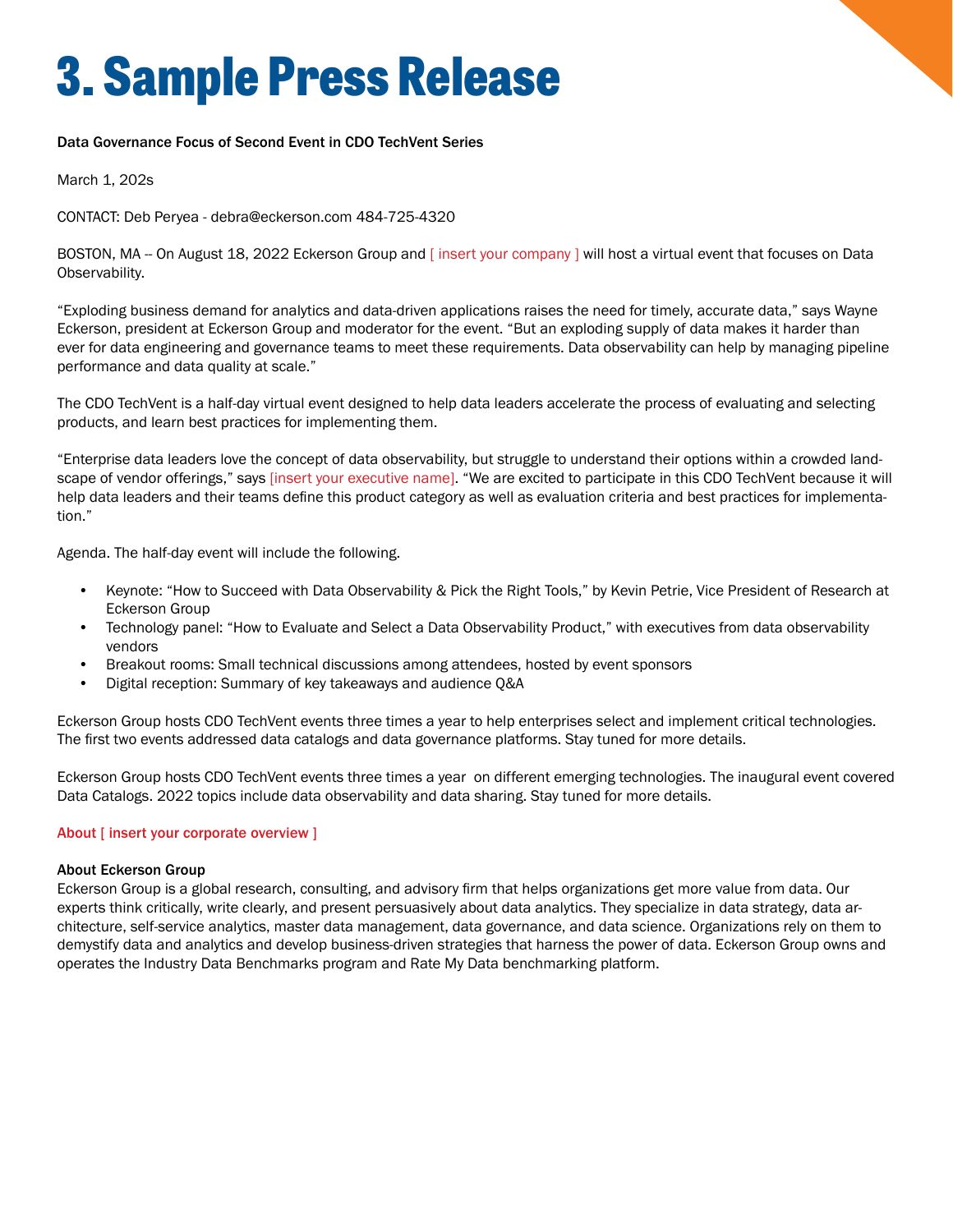## **4. Identity Assets**

## CDO TechVent logo.

Usage: color version to be used on white/light backgrounds. Should be highly legible or use white version. White version should be used on dark to medium fields or over dark imagery. Minimum width of "C" in lower "CDO TechVent" text should be maintained as padding around logo.

Available formats: AI, EPS, PNG, SVG





## DOWNLOAD ASSETS:

techvent.eckerson.com/mediakit

## CDO TechVent illustrations

Usage: supporting illustrations can be used sparingly in marketing materials to strengthen the brand association with the CDO TechVent platform.

Available formats: AI, EPS, PNG, SVG

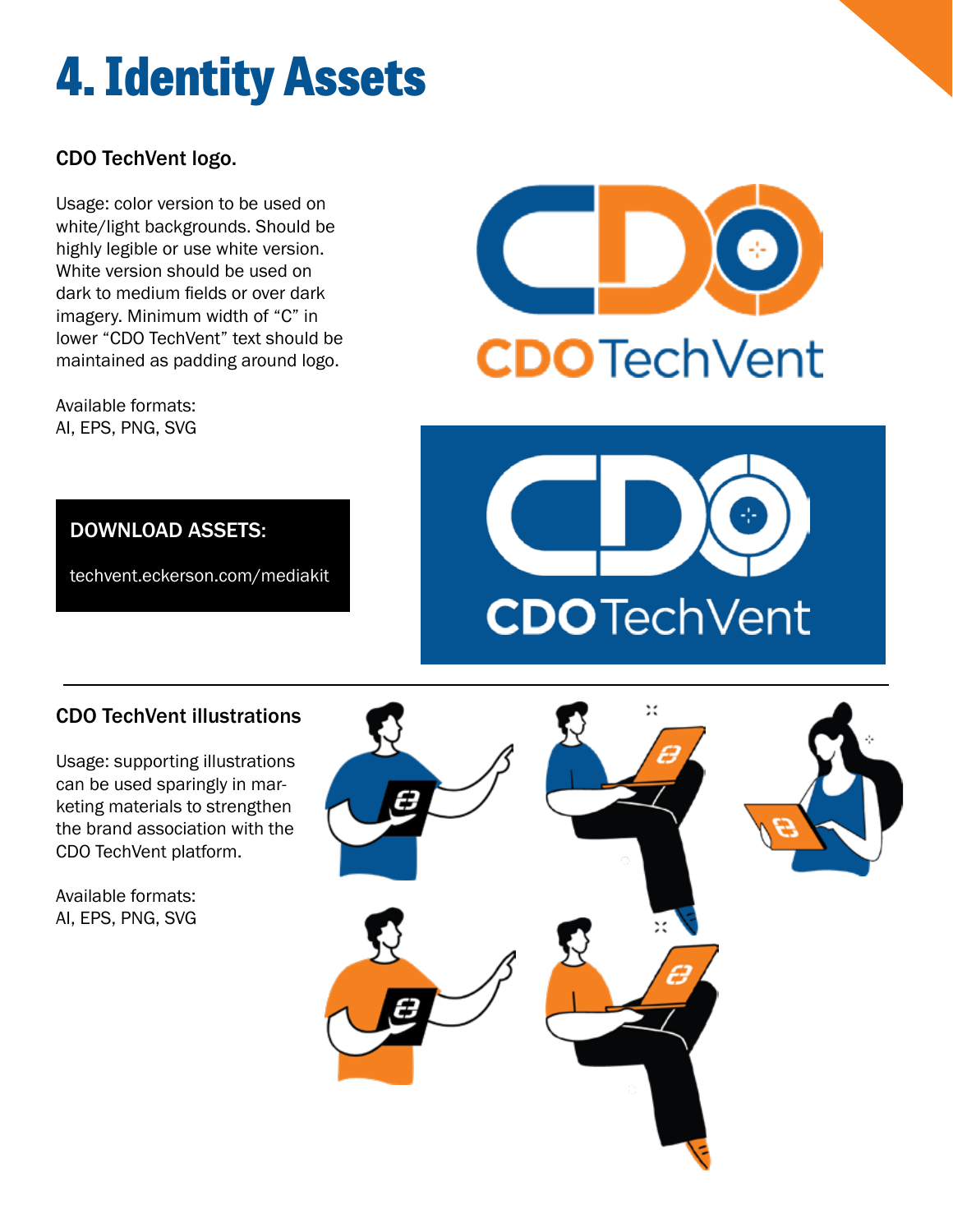## **5. Social Media Samples**

## Event Promotion



### View 15-minute scripted demos to get a side-byside comparison of leading products.

View 15-minute, pre-recorded scripted demos by leading data observability vendors. Register now for the CDO TechVent on August 18.

## Sample Social Messages

*Replace underlined words with custom hyperlink above.*

What is a data observability product and why do you need it? To find out, join other data leaders and register for the CDO TechVent on August 18.

Find a data observability product that is right for you – and then learn from top data leaders how to implement it successfully! Register now for the CDO Tech-Vent on August 18.

Which data observability product best suits your organization? Attend the CDO TechVent on August 18 to hear industry experts discuss how to evaluate, select, and implement the right product.

Are you having trouble delivering timely, accurate data to the business? Do you need data observability to ensure data pipeline performance and data quality? If so, attend the CDO TechVent on August 18 to hear industry experts discuss how to evaluate, select, and implement a data observability product.

Watch a virtual bakeoff of data observability products by participating in the CDO TechVent on August 18.

### DOWNLOAD ASSETS:

techvent.eckerson.com/mediakit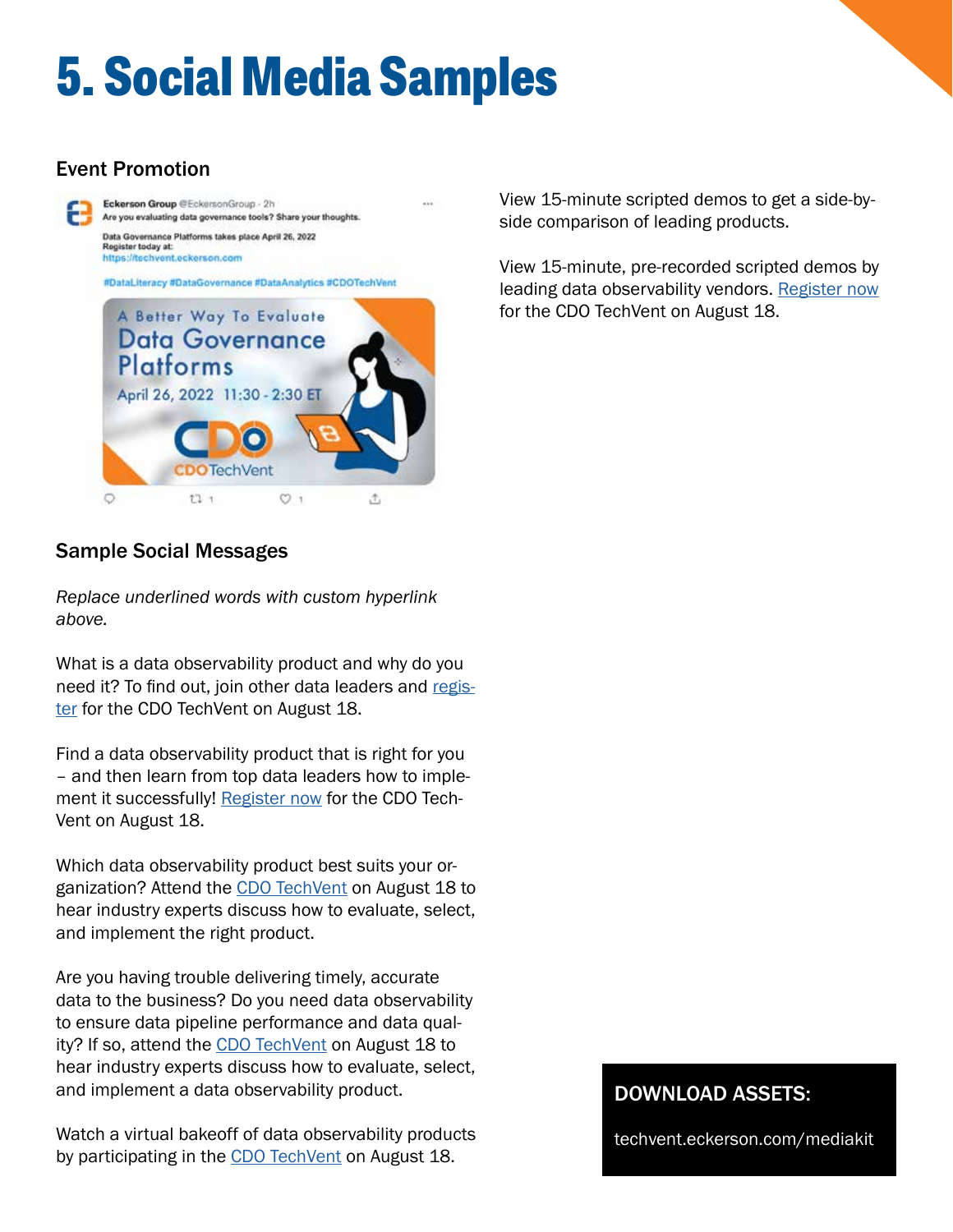## **6. Banner Advertising Units**

## DOWNLOAD ASSETS:

techvent.eckerson.com/mediakit

#### PROMOTIONAL BANNER ADVERTISING UNITS